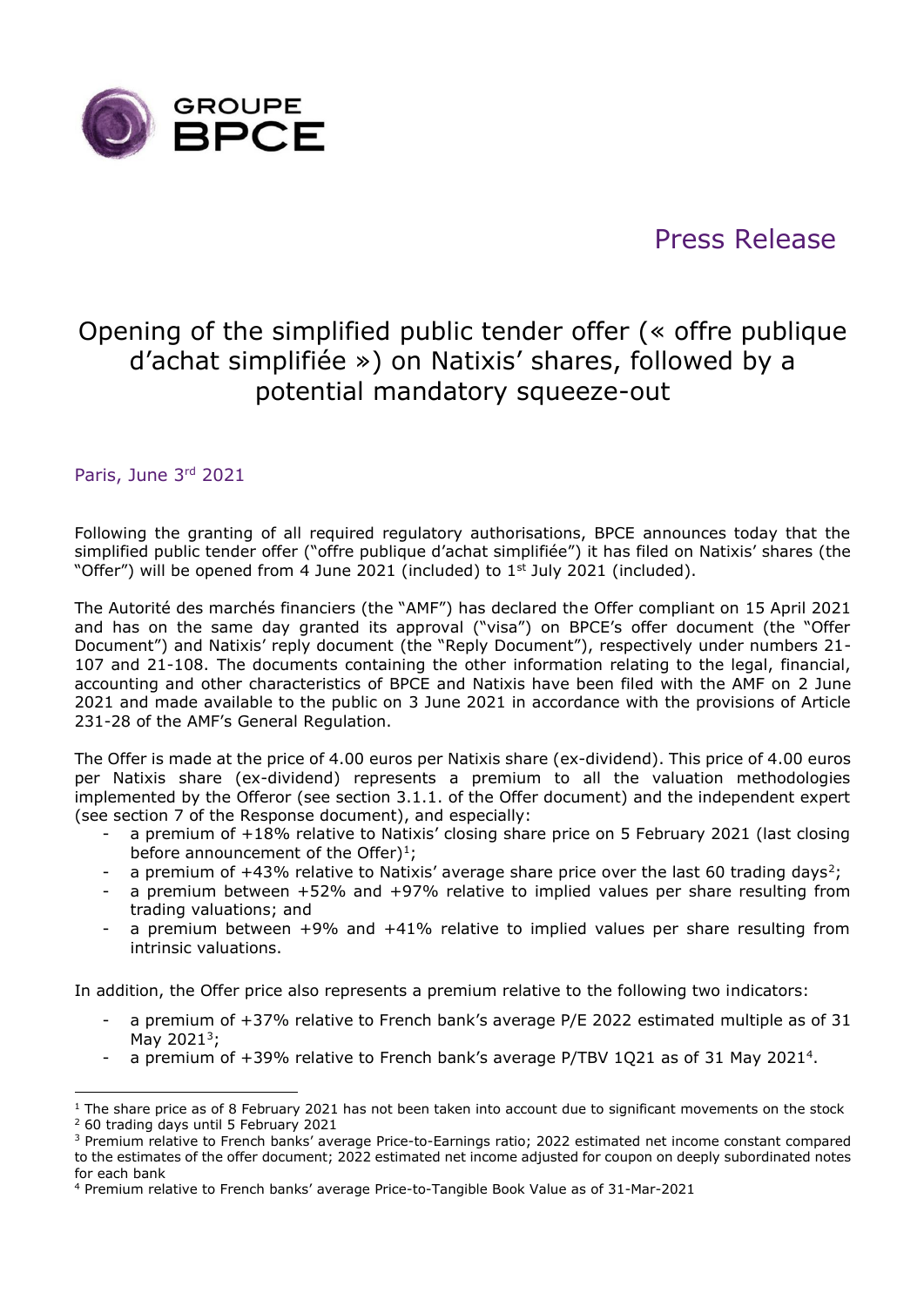

On 15 March 2021, having reviewed the ad hoc committee's work and the conclusions of Ledouble, acting as independent expert, whose report concludes that the terms of BPCE's Offer are fair to Natixis' shareholders, Natixis' Board of Directors has unanimously issued a positive reasoned opinion on the Offer, considering that the offer is in the interest of Natixis, its shareholders and its employees, and recommended that shareholders tender their shares to the Offer.

In accordance with Articles L. 433-4 II of the French Monetary and Financial Code and 237-1 et seq. of the AMF's General Regulation, BPCE intends to require the AMF, within three (3) months from the closing of the Offer, to implement a squeeze-out procedure for Natixis Shares, if the number of shares not presented to the Offer by the Natixis' minority shareholders does not represent, at the end of the Offer, more than 10 % of the share capital and voting rights of Natixis. In such a case, the squeeze-out would relate to Natixis shares other than those held by BPCE or assimilated to them (including in particular the Shares subject to a liquidity agreement). It would be made in consideration of compensation of the relevant shareholders at the price of 4.00 euros per Natixis share. The implementation of this procedure will result in the delisting of the Natixis shares from Euronext Paris.

The information and documentation relating to the Offer are available as follows:

- BPCE's Offer Document having received from the AMF the visa no. 21-107 on 15 April 2021 and the other information relating to the legal, financial, accounting and other characteristics of BPCE can be consulted on the websites of the AMF [\(www.amf-france.org\)](http://www.amf-france.org/) and BPCE [\(www.groupebpce.com\)](http://www.groupebpce.com/)
- Natixis' Reply Document having received from the AMF the visa no. 21-108 on 15 April 2021 and the other information relating to the legal, financial, accounting and other characteristics of Natixis can be consulted on the websites of the AMF [\(www.amf-france.org\)](http://www.amf-france.org/) and Natixis [\(www.natixis.com\)](http://www.natixis.com/)

A toll-free number is made available to the individual shareholders of Natixis for any question regarding the Offer (opened from Monday to Friday from 9.00am to 6.00pm): **0800 41 41 41**

D.F. King Ltd is acting as a proxy agent towards the institutional shareholders of Natixis (contact: Mr. David Chase Lopes, Managing Director, EMEA).

### **DISCLAIMER**

*This press release has been prepared for information purposes only. It does not constitute an offer to buy, or the solicitation of an offer to sell any securities of Natixis, or an offer to sell, in any jurisdiction, including France. This document is not meant to be disseminated in any jurisdiction other than France, except in those jurisdictions where such dissemination is authorised by applicable laws and regulations.*

*The dissemination, publication, or distribution of this press release, as well as that of the Offer and its acceptance, may be subject to specific regulations and restrictions in certain jurisdictions. The Offer will not be addressed to those persons directly or indirectly subject to such restrictions and may not be accepted in any jurisdiction where the Offer is subject to such restrictions. Accordingly, persons who come into possession of this press release should inform themselves of and observe these local restrictions. BPCE disclaims any responsibility or liability for the violation of any such restrictions by any person.*